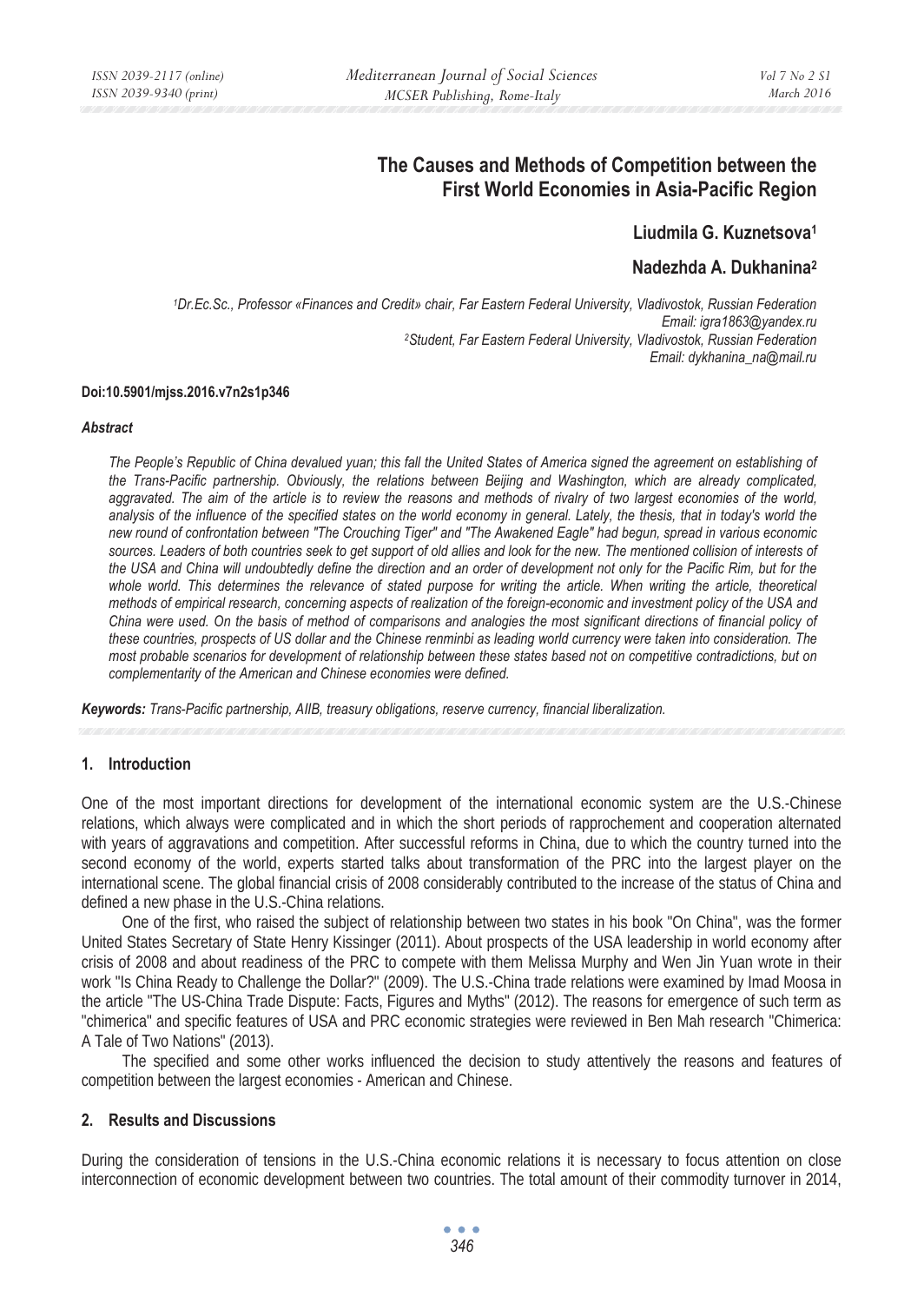| ISSN 2039-2117 (online) | Mediterranean Journal of Social Sciences | Vol 7 No 2 SI |
|-------------------------|------------------------------------------|---------------|
| ISSN 2039-9340 (print)  | MCSER Publishing, Rome-Italy             | March 2016    |

according to the USA Congressional Research Service, was 592 billion dollars, having increased in a year by 5,3% (from 562,1 billion dollars in 2013) (Wayne M. Morrison, 2015). The United States are the largest consumer of the Chinese consumer goods: textiles, clothes, footwear, toys. The American capital-intensive and technology-intensive kind of products, and also products of the agricultural sector, in turn, are exported to China. It can be stated that foreign trade between two countries is complementary and mutually advantageous. However, in absolute expression obvious disproportions in favor of China are observed.

It is worth comparing trade balances of two countries for 6 years - from 2009 to 2014 (fig.1). The illustration shows that at the beginning of 2015 USA trade deficit was over 504 billion dollars, having increased in 2014 by 5,9%. At the same time the PRC surplus of balance was 382,5 billion dollars, which is 46,7% higher than the value of 2013. Figures testify the presence of a significant difference between the resulting balance of trade between states.



**Fig.1:** Trade balance of the PRC and USA, billion dollars.

**Source:** Developed by the author according to http://www.statista.com/

In order to increase the competitiveness of their economies, in the USA and China the active foreign economic policy is pursued: agreements are signed, new institutes are created.

Initiatives of two considered countries for establishing and signing special intercountry agreements have to be analyzed.

The USA and the PRC propose initiatives on creating an effective trade zones and deepening existing trade integration. The promising projects for the future of world trade are considered to be the Free Trade Area of the Asia-Pacific (FTAAP) generated by China, assuming to include 21 economies of APEC, and the American Trans-Pacific Partnership (TPP), comprising 12 countries of the region.

Comparing these initiatives, it has to be noted that the first represents integration project uniting, besides the other countries, "two poles of global imbalances" - China and the USA while the Trans-Pacific Partnership is regarded as the instrument of preservation of the American control over the Pacific zone. Actually TPP, created in October, 2015, is a key to redistribution strategy of economic resources and capacities of the region for the United States benefit.

"Our goals are not only economic, but also strategic… The aim of the USA is, by strengthening multilateral trade system, to create such powerful economic partnership as our alliances in the sphere of diplomacy and safety. TPP is an absolute declaration of long-term strategic obligations of the USA in Asia-Pacific", - Tom Donilon, one of the American President advisers, reported (Terehov V.F., 2015).

One more component concerning the foreign trade policy of two countries should be observed – the establishment of new institutions. It is necessary to mention the foundation of new international bank in October, 2014 for financing major infrastructure projects in Asia – AIIB. The decision on establishment of the bank was made in 2013 after USA had refused to ratify changes in work of the International Monetary Fund, which referred to the voting reform and redistribution of quotas that could provide for China and other countries with developing economy more rights. Additionally, it has to be stated that direct goal of creating the AIIB was due to the need of financing the construction of the high-speed railroad through Asia to Europe including sea infrastructure and called "A new silk road".

AIIB will be another regional institute, along with Asian Development Bank. Its emergence coordinates with need to meet the demand of Asian countries in financing large projects, which total volume is estimated at 8 trillion dollars. Actually, AIIB on condition of providing high standards of bank management and business ethics, perfect credit policy and efforts on improvement funding mechanisms for regional infrastructure projects can become a prototype of "World bank" for developing countries.

Heads of the Chinese financial system do not state strengthening of the yuan role as the purpose of creation of AIIB, but quite so emergence of the new bank is perceived in many countries. In the world community AIIB is considered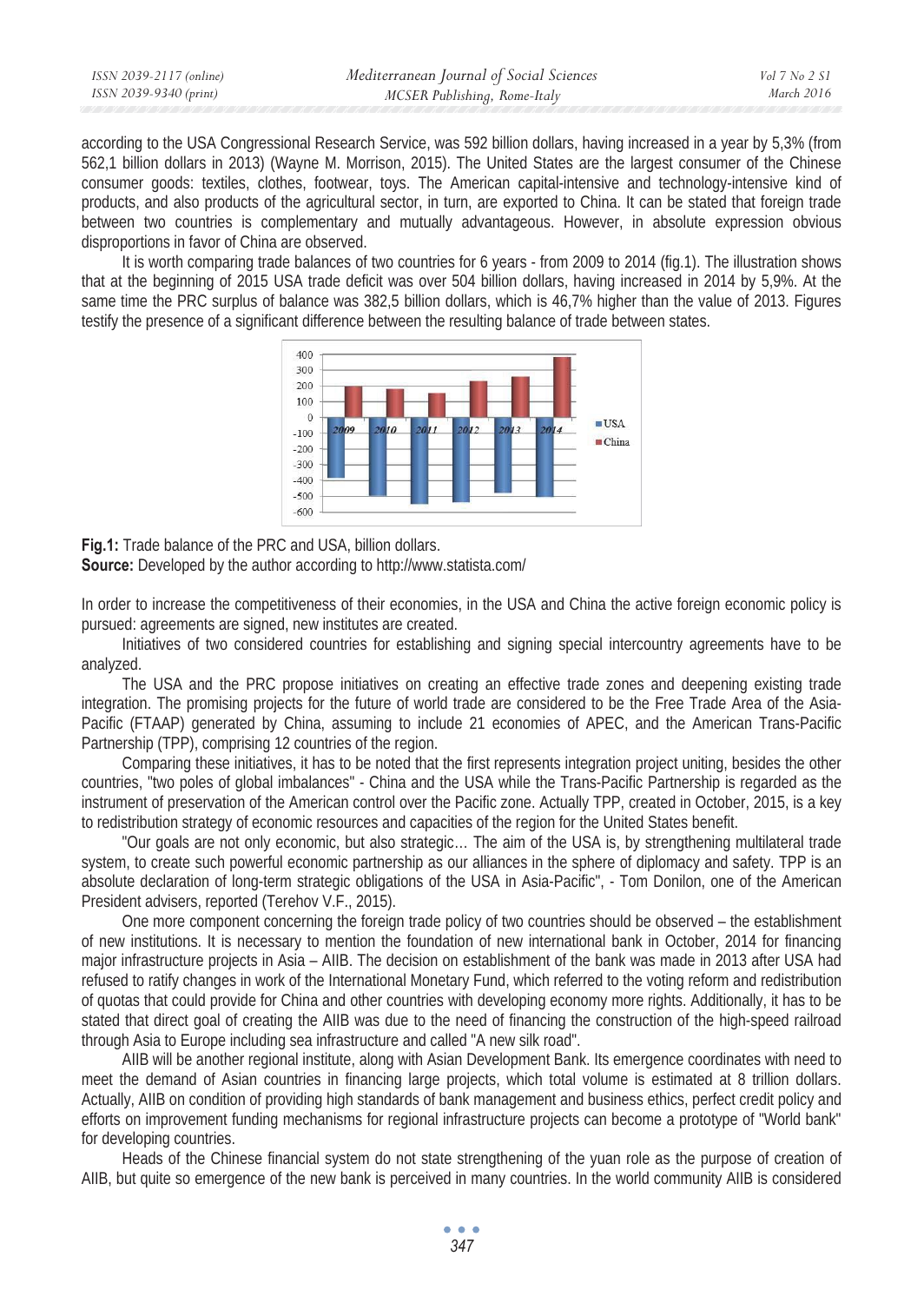as the direct competitor of the IMF and the World bank which emergence within Bretton Woods Agreements provided significant advantages to the USA due to granting them the right of imposing the veto on any decisions of these organizations. Contrary to the situation in the International Monetary Fund, China does not seek to obtain the similar right in the new bank. The basic principles and operating conditions of AIIB will be similar to conditions of BRICS bank (NDB): it is the actual identity of tasks and functions of banks (financing the infrastructure projects in Asian countries); ability to organize co-financing (syndicated lending) of major investment projects together with other international/regional development banks; ability to expand the number of the founder states (Dzhagitjan Je.P., 2015).

In the field of finance, PRC institutional activity manifests additionally in two areas. Those are the creation of rating agency for the BRICS countries and international telecommunication payment system which could become an alternative to SWIFT system primarily in the Pacific Rim.

Quite noticeable the competition between the USA and China manifests also in investment activity.

According to data from United Nations Conference on Trade and Development, in 2014 China became the leader in terms of foreign direct investment: the amount of attracted capital reached 127, 6 billion dollars. Investments in the USA in the same year, on the contrary, decreased from 230,8 billion to 86 billion dollars (World Investment Report, 2014).

Plans of China are not limited to creation of favorable investment climate within the country. Chinese authorities encourage capital export. The international financial crisis of 2008-2009 and the fragmentary recovery of the world economy which followed it led to the downward trend and stagnation in the world market of direct investments. For China crisis was the catalyst for acquisition of assets abroad, including hi-tech companies in developed countries. The pace of entering foreign markets for Chinese enterprises has accelerated. The expansion in the number of Chinese investors occurred among others at the expense of enterprises of non-state forms of ownership. By 2014 their specific weight attained 45% in the total volume of Chinese overseas investments.

In post-crisis years China has become the largest donor for the states, which were affected by instability in financial markets, and transferred to economies of foreign countries 184 billion dollars (Dejch T.L., 2009). It has to be mentioned in particular that peculiarity of the Chinese investment is investors' goals: companies with solid financial support from the state invest not for profit, but for technology transfer to homeland, gaining control over natural resources or capturing market share without regard to costs (Shang A., 2015).

The total amount of Chinese foreign accumulated investments for the beginning of 2014 is estimated at 775-800 billion dollars, 646 billion of which are investments into non-financial assets. Despite the impressiveness of the provided figures they, however, testify that China in the field of investment activity vastly cedes to the USA, taking the 10th place in the world. Furthermore, the problem of many Chinese investments is their quality. This issue is caused by the fact that some investments were forced by public authorities whereby acquired features of a political campaign.

Today China expanded its investment geography to 128 countries and regions of the world. The main part falls on Hong Kong, ASEAN countries, Australia, the USA, Russia, Japan and the European Union. Only in January and February, 2014 the Chinese direct investments to the above countries were 13,42 billion dollars (Shang A., 2015).

China actively competes with Americans for influence in Africa (The Heritage Foundation, 2014). It has already become the largest source of annual direct investments for 54 countries of the specified continent, participating in large construction and infrastructure projects in the region: the "mega-mosque" worth 1,3 billion dollars in Algeria; hydroelectric power station in Ghana (700 million dollars); the congress center in Guinea (800 million dollars); the biggest road of East Africa in Kenya (300 million dollars). The Chinese government together with the African development bank has created a fund to promote economic growth of Africa, for an amount of 2 billion dollars.

The USA also conduct active investment policy in Africa. Thus, the volume of direct investments in African countries over the last 16 years has increased by 8 times and reached 44.8 billion dollars. In 2013 the USA created the program for electrification of Africa in the framework of which the construction of transmission lines and creation of generators in six countries is provided. The amount of financial assistance and guarantees on loans is 7 billion dollars (Ksenofontov K., 2014).

Feature of the American investments is that they are provided by the private sector and aimed at a limited number of countries. The influx of new private U.S. investments to the continent is less than 50% of the amount of the profits which are taken out from them on earlier made capital investments. This means that growth of American property on the continent occurs without substantial financial resources from the United States.

The essential difference of Chinese investments from American should be pointed out: China's influence in Africa is under a solely economic foundation what distinguishes it from the U.S. The key directions of American investments are determined on the basis of political and military-strategic objectives. The USA openly declare the need to improve the investment climate and system of public administration for the expansion of cooperation with African states (Zimenkov R. I., 2011).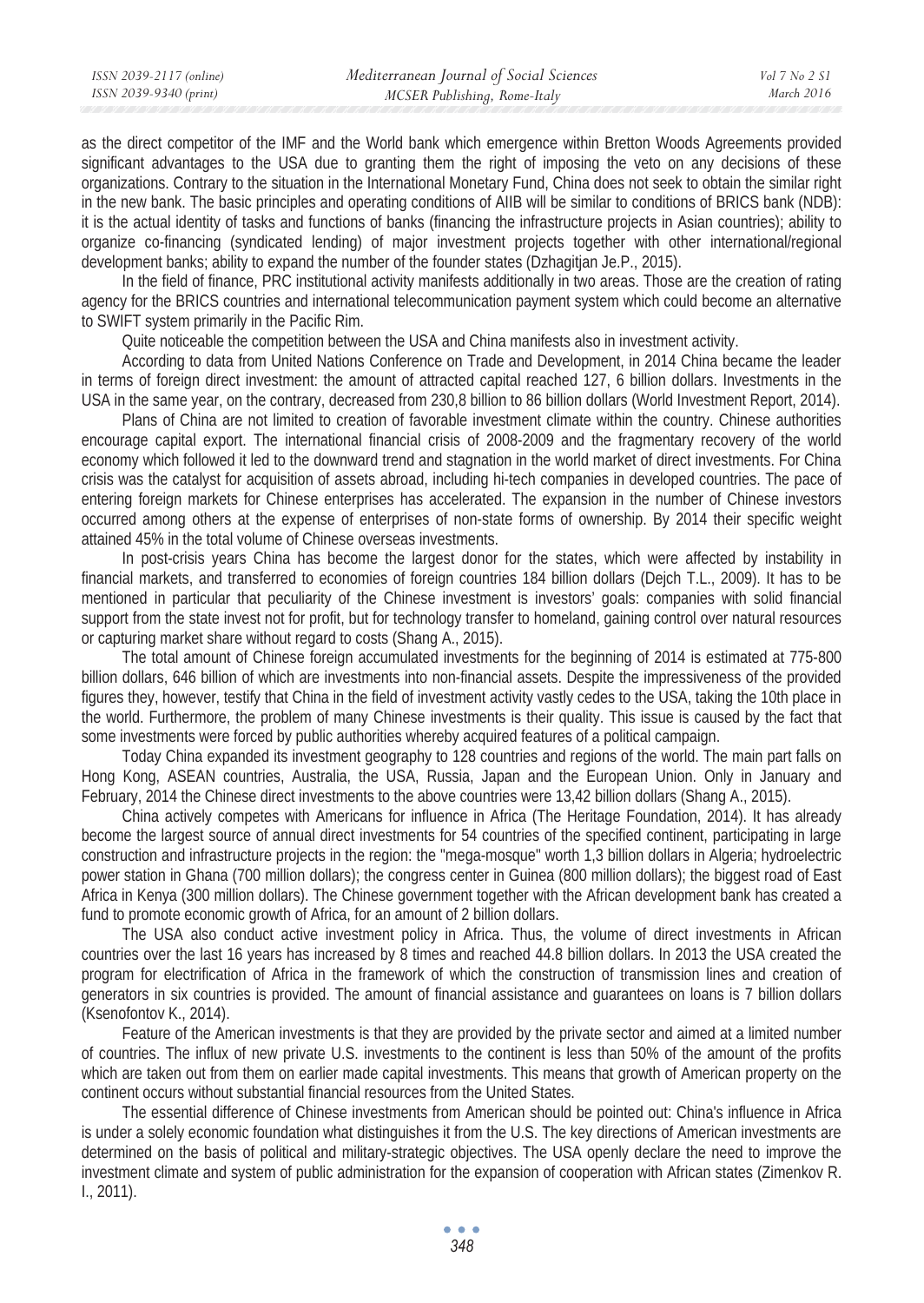| ISSN 2039-2117 (online) | Mediterranean Journal of Social Sciences | $Vol 7$ No 2 S1 |
|-------------------------|------------------------------------------|-----------------|
| ISSN 2039-9340 (print)  | MCSER Publishing, Rome-Italy             | March 2016      |

The rivalry between the two largest economies takes on a special significance in the financial markets. Still indisputable fact is that the government bonds of the United States (US Treasuries), having the highest credit rating of AAA, are considered as reliability standard in the world, however, for investors debt securities of the PRC become more and more attractive. The main reason of popularity – profitability of this type of securities: the coupon rate of the bonds ranges from 0.25 to 2% per annum, depending on timing, the yield on Chinese bonds is in the range from 3,51 to 4.33%.

It is known that the United States actively uses release of treasury obligations for attraction of external sources for covering the deficit in economy, thereby increasing a public debt which top limit is set at the level of 18,1 trillion dollars that exceeds 100% of country's GDP (see fig. 3).

The People's Republic of China is the second-largest holder of U.S. Treasury bonds, the first place is taken by Japan since April, 2015 with an amount of 1,22 trillion dollars. Interestingly, in today's environment of financial instability central banks seek to sell the American bonds worldwide. Leaders in sales are China, Belgium, Norway, Brazil and Israel. By the state fund of PRC, since the beginning of 2015, it have been sold American obligations for the sum of 243 billion dollars that made up 16% of the total investments of China in these security papers. In a counter trend work only India which in 2015 increased the volume of investments in American obligations by 36,6 billion dollars and Russia which investments in securities increased to 89,9 billion dollars (U.S. Department of the Treasury, 2015).

What is known about the bond market of China? This is one of the few financial markets in the world where exchange trade of Chinese debt obligations is carried out. Uniqueness of the market is reached at the expense of high extent of public administration and numerous administrative barriers on the accession to the market. In the situation where Chinese economy for many years is growing rapidly and for this reason the demand for Chinese securities is growing as well, market attractiveness for investors is decreasing as a consequence of closeness of the state system of its regulation which considerably increases investment risks.

Of all types of debt securities Chinese financial authorities prefer the issue of treasury short-term bonds. Over the last 10 years release amount of the specified obligations has grown more than by 100 times. It has to be noticed also that the government prefers to see its depositors domestic subjects, therefore, most of the emissions are nominated in the Chinese national currency. Bonds of China are attractive and profitable tool for investment. However, working with them requires greater professionalism and is more complex than trading the debt obligations of USA. For example, on Chinese market of the state bonds there is no trading system similar to American treasury direct (treasury account directly). The system, was created by the U.S. government in the 90th, is very expensive, but convenient for investors. Through it release and quoting of treasury obligations is made, private investors with its help buy and sell bonds directly from the Treasury, bypassing intermediaries.

Monetary policy of the PRC is interesting and controversial. In an effort to bring renminbi into a reserve currency that is actively used in global trade, China keeps its currency, indeed, in partially convertible status without conducting a full liberalization process of monetary circulation of the yuan and the entire financial market in general. So Beijing tries to avoid excessive inflow of speculative capital that could lead to strengthening of renminbi and creation of bubbles in the market of real estate and in the financial sector.

It is obvious that partial financial liberalization for the real competition with the USA in the field of attractiveness of the financial market is not enough. In this process the ambition to turn the country's financial system into the most open and credible, as American, is essentially important. Perhaps, in the long-term period Chinese financial authorities will manage to make it.

The prospects of joining monetary unit of the PRC in the composition of reserve currencies and actions of the Chinese regulator to achieve the goal should be considered. In these actions, first and foremost, deserves a mention the creation and successful introduction of Chinese payment system - China UnionPay, which has already taken the leading positions in the world, having overtaken the American Visa and MasterCard. At the beginning of 2015 China UnionPay cards were accepted more than in 150 countries of the world. The system entered the top five largest payment systems on quantitative presence in retail outlets and POS terminals, taking the 1st place in the world in the number of emitted cards (more than 4 billion units), the 2nd place on volume of transactions (volume outside China in 2013 reached 471,98 billion yuans) (The Nilson Report Charts & Graphs Archive, 2015).

It is necessary to pay attention to rates of internationalization of the Chinese monetary unit which has started in 2010. This year the daily amount of the international transactions in yuans is about 4 trillion dollars that was a small part of the total turnover of the global calculations (The Nilson Report Charts & Graphs Archive, 2015). However, the renminbi rapidly expanded its share. This was partly due to the fact that Chinese enterprises massively have begun to open accounts in Hong Kong banks where offshore transactions in yuans are allowed.

As a result of actions undertaken by the government, the share of cross-border deals carried out in yuans grew from scratch in 2010 to 17% in 2015. In 2011-2013 China signed a series of agreements for the mutual use of national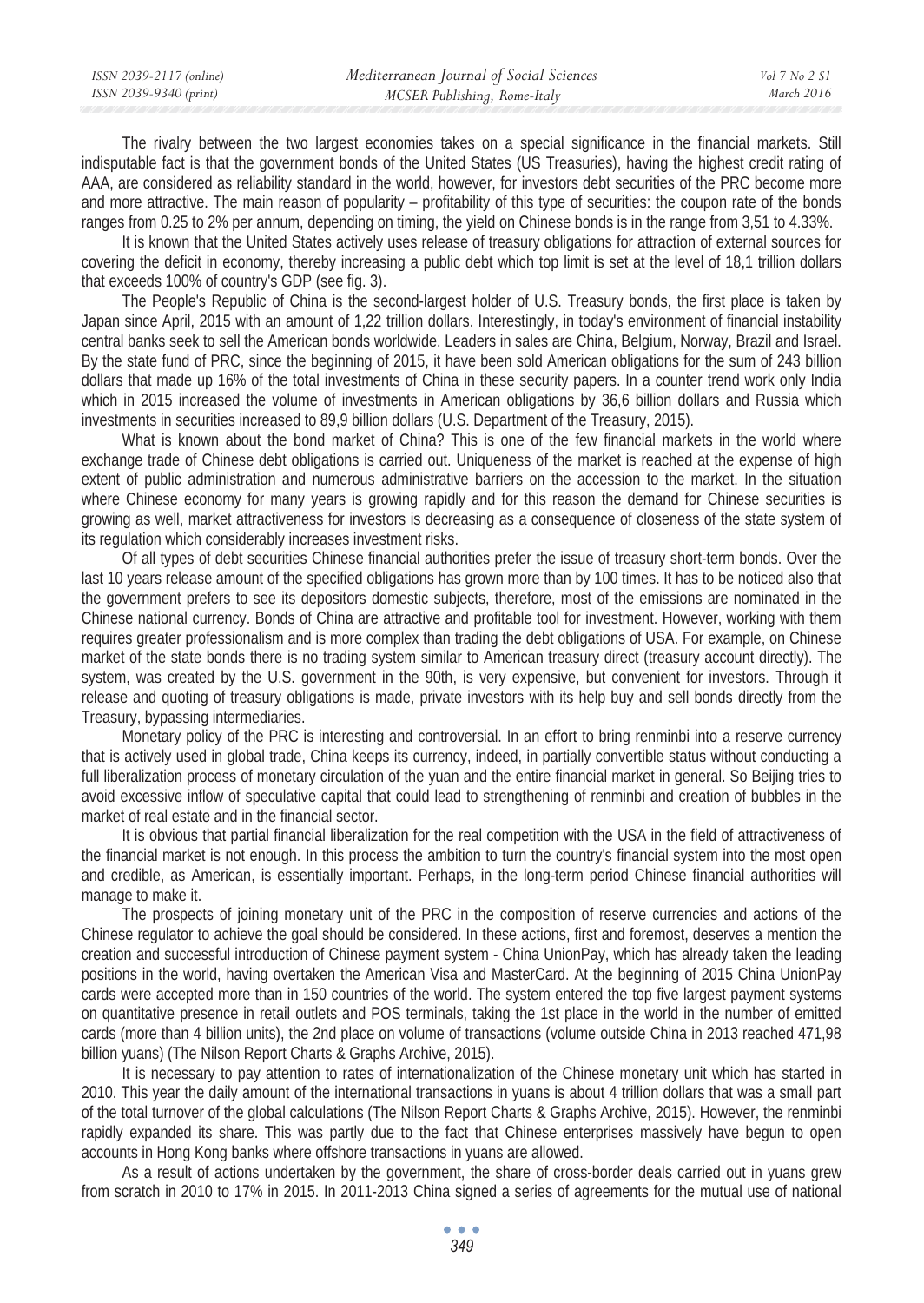| ISSN 2039-2117 (online) | Mediterranean Journal of Social Sciences | Vol 7 No 2 SI |
|-------------------------|------------------------------------------|---------------|
| ISSN 2039-9340 (print)  | MCSER Publishing, Rome-Italy             | March 2016    |

currencies in international payments with the BRICS countries. And by December, 2014 with the use of yuan 2.17% of global payments were held, what is more than with the use of the Canadian and Australian dollars. It is interesting that in the total volume of international payments in yuans in 2014 Europe accounted for 10% (SWIFT, 2015).

An important factor in internationalization of yuan is the following point. By the end of 2015 China plans to complete the formation of international settlement system (CIPS), which will allow to operate with renminbi in international trade as easily as dollars since this model was created just like American CHIPS (Clearing House Interbank payment System). By 2020, 28-30% of the total foreign trade turnover of Celestial Empire will go in renminbi. According to poll of Standard Chartered, 73% of corporate treasurers expect in the next decade the yuan will become the third currency for international settlements. The European Central Bank survey showed that 37% of managers are considering the possibility of including the yuan in its reserves in the next 5-10 years.

Today, nearly 50 Central banks form their state foreign exchange reserves, using renminbi in addition to traditional reserve currencies. This includes Central banks of Malaysia, South Korea, Cambodia, Belarus, Philippines, Russia, etc. Reserves in yuans were not reflected in statistics since on the methodology of the IMF the yuan was not a reserve currency (Chandler M., 2015). The yuan share in these reserves is small so far. It should also be noted that Chinese monetary unit is still partially convertible. At the same time it can be stated that de facto yuan has already became a currency traded on international markets.

Contrary to increase in demand for Chinese yuan from the Central banks, the share of dollars in world currency reserves in the considered years constantly have been decreasing, what demonstrates a lack of trust of various governments to the U.S. currency note.

The part of Chinese system financial reforms is the change in the method of calculation of the official exchange rate of yuan. Previously the National Bank established such course, choosing any point among all numerous values of intraday fluctuations of an exchange rate. The new technique provides that when forming an official rate the closing course in the interbank currency market on the previous trading day will be considered. Changes in calculation of the official rate, undoubtedly, will enhance the transparency of procedures of the exchange-rate mechanism on Chinese currency market and, as a consequence, enhance its attractiveness.

Besides, the National bank declared one more innovation in the currency market: expansion of permissible range deviations of the market rate from the official one. Now the deviation can be 2% in both parties, untill March, 2014 no more than 1% was allowed (Nathan A.J., Scobell A., 2012).

The above mentioned testifies that China strengthens the role of market tools in formation of national exchange rate and processes of functioning of the currency market. In turn, this strengthening of the role of market factors should be perceived as another direction to accomplish PRC goals for the inclusion of the yuan in the basket of global reserve currencies.

From this point of view, China's actions to regulate the exchange rate of the US dollar in relation to yuan in a retrospective have to be analyzed. It is known that one of the conditions for achieving the surplus of the trade balance and the competitiveness of Chinese products in the external market was underestimation of the yuan against the dollar (fig. 2). The figure shows that over 10 years, since 1995, US dollar exchange rate against yuan, practically without changing, weakly fluctuated around the value of 8.3 yuan per 1 dollar.



**Fig. 2:** Dynamics of dollar exchange rate against yuan **Source:** Developed by the author according to http://www.investing.com/

The considerable enhancement of the Chinese currency – for 8,71% - has occurred before financial crisis in 2007. Dollar exchange rate against yuan fell from 8,50 to 7,77. Strengthening of money always attracts the foreign capital, what was observed in China. However, the same process of intensification of national monetary unit contributes little to economic growth and the Chinese economy showed a slowdown. It should be highlighted that deceleration of surprisingly long and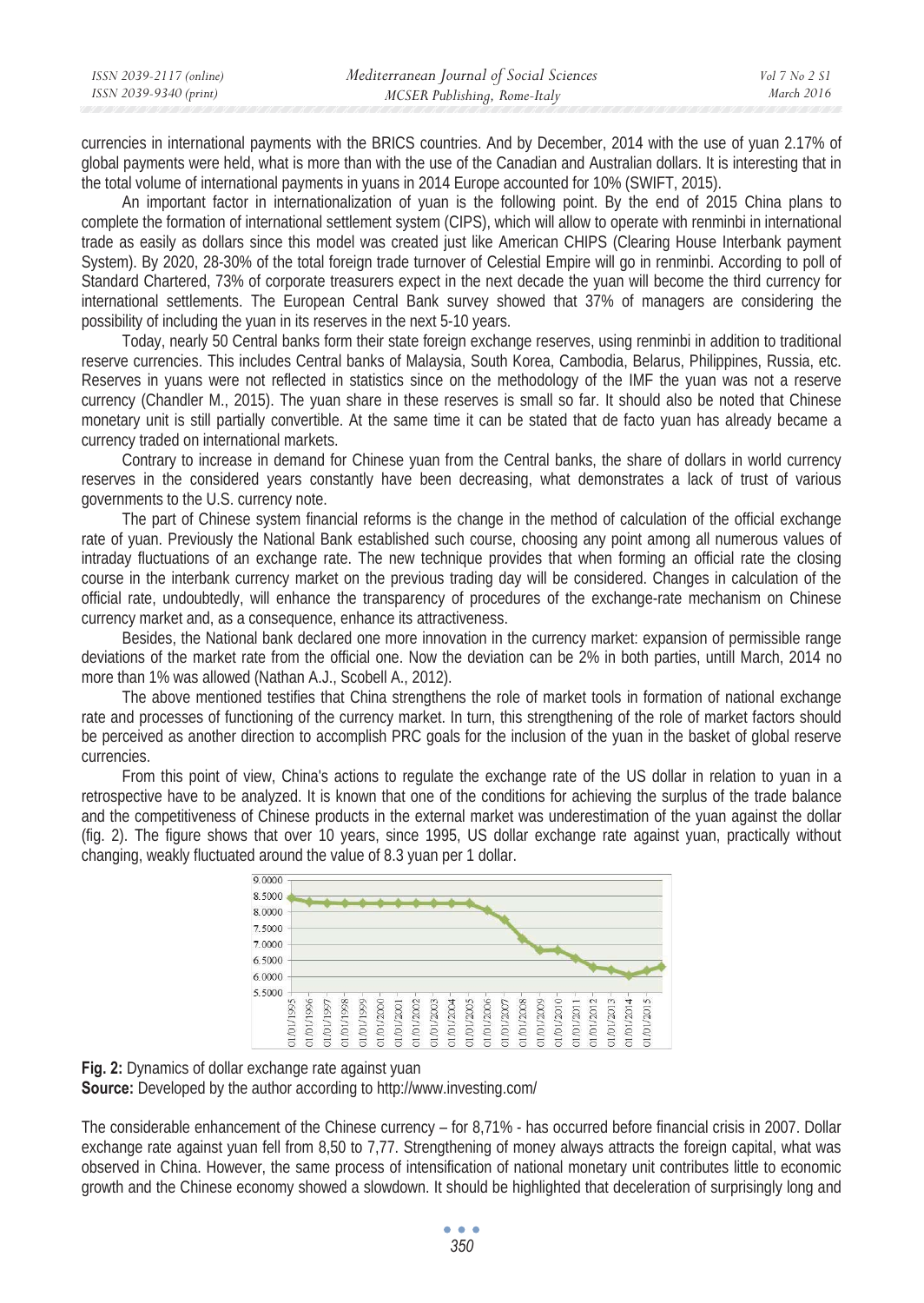high growth rates of the Chinese economy correlates with strengthening of the Chinese yuan. The trend towards reinforcement of the yuan beginning in 2006-2007 lasted with minor fluctuations until January, 2014. For these years the Chinese currency amplified on 29,42%, to 6,00 yuans for 1 dollar. Figure 2 testifies it. During these years China also has faced sharp decrease in export owing to the reduction of procurement from its leading trade partners – the EU, the USA and Japan. Numerous problems have also emerged in the market of real estate.

The economic slowdown, triggered among others by the strengthening of the yuan against the main currency of the world, with anxiety is perceived in the Chinese government. According to the PRC State Council Premier Wen Jiabao, the increase in the exchange rate of the yuan by 20% could lead to significant job losses and cause social instability: "We can't even imagine, how great will be the number of bankruptcies among Chinese factories, how many people will lose their jobs and how many people return from cities to villages if China succumb to the demands for a revaluation of the yuan by 20-40%. China may become a serious social upheaval" (U.S. Bureau of Economic Analysis, 2010).

Understanding of the interdependence of development opportunities of economy on yuan exchange rate in relation to dollar led to the devaluation of yuan by 5,5% in January, 2014. Figure 2 testifies the growth of exchange rate from 6,00 yuans per 1 dollar to 6,33. In addition to policy of weakening the value of national money National Bank of China lowered the standard of obligatory reservation for commercial banks from 20 to 18,5% and reduced interest rates for the credits and deposits in the spring of 2015.

Actions taken by the Chinese regulator at the monetary policy easing came as a surprise not only for regional investors, but also for the world community in general, including the U.S. According to American financiers, the market situation should contribute to rise in price of yuan, and, respectively, benefit the American exporters. The sudden decision of the PRC forced dollar to grow what caused sharp increase in prices for the American goods and lower prices on imports what, in turn, always leads to decrease of the inflation rate which is 0,2% in the United States today. The indicator in 0,2% on inflation is undesirable for the American economy, it indicates low growth rate. It is no coincidence that the purpose of the Federal Reserve System (FRS) is the increase of inflation to 1,8% in 2017. In this regard devaluation of yuan is perceived extremely negatively in the United States.

However, it has to be noticed that weakening of own monetary unit in the interest of national economy is not "invention" of the Chinese National Bank. During the period from 2008 to 2013 the U.S. Federal Reserve System actively pursued policy of "quantitative easing" (QE). Within this policy three special QE programs were realized. The first QE1 program was launched immediately upon the occurrence of the crisis of 2008 (November). In compliance with it the money supply of the country was increased by 600 billion dollars. According to only three QE programs the volume of money, which was received by the American economy, was 2,39 trillion dollars. Should also mention about the decrease in a rate of refinancing of FRS during the specified period to 0,25% (Feldstein M., 2015).

The increase in money supply of the country (quantitative easing) and decrease in a rate of the Central bank are classical tools of a monetary policy, the use of which is just aimed at making money less expensive, and, through it, stimulate economy. The monetary regulator of the USA still has not decided to raise the refinancing rate, being afraid that the economy would not sustain expensive money.

Has to be briefly mentioned that many export-oriented countries of Southeast Asia were resorted to depreciation of the money at different times: Thailand, Singapore, Malaysia, Vietnam, South Korea, etc. In 2015 European Central bank announced the start of its own version of quantitative easing as a result of which euro fell in price and came closer to parity with the U.S. dollar.

Attention should be drawn to the following. Realization of the goal set by the Chinese government on inclusion of yuan in the basket of world reserve currencies, undoubtedly, a concern of the United States. Since the affirmation of the importance of the yuan in the global market entails the emergence of real alternative to dollar that is quite capable to undermine bases of long-term American domination. More than 60% of global reserves of the Central banks are formed in U.S. dollars and emergence of another reserve currency can lead to reduction of this share.

High demand for dollar-denominated assets, caused by advantages of being the main reserve currency, allows the American government and the companies, registered in the USA, to attract loan resources on lower interest rates what means relative ease of financing deficits and activities of corporations. The same status provides the United States the role of the global regulator of many political and humanitarian processes. For example, the numerous sanctions imposed by this country against certain states, organizations, legal entities and individuals have noticeable effect only because payments by subjects of sanctions policy are made in the American currency.

Domination of the U.S. dollars in system of world economic communications as economic factor, in value terms is estimated differently. Thus, according to data of the research center McKinsey Global Institute, in the total GDP of this country the designated factor is 0,3 to 0,5% or about 100 billion dollars annually (Dobbs R., Skilling D., 2010).

Within the last decade the world is watching the process of gradual weakening of the dollar position in global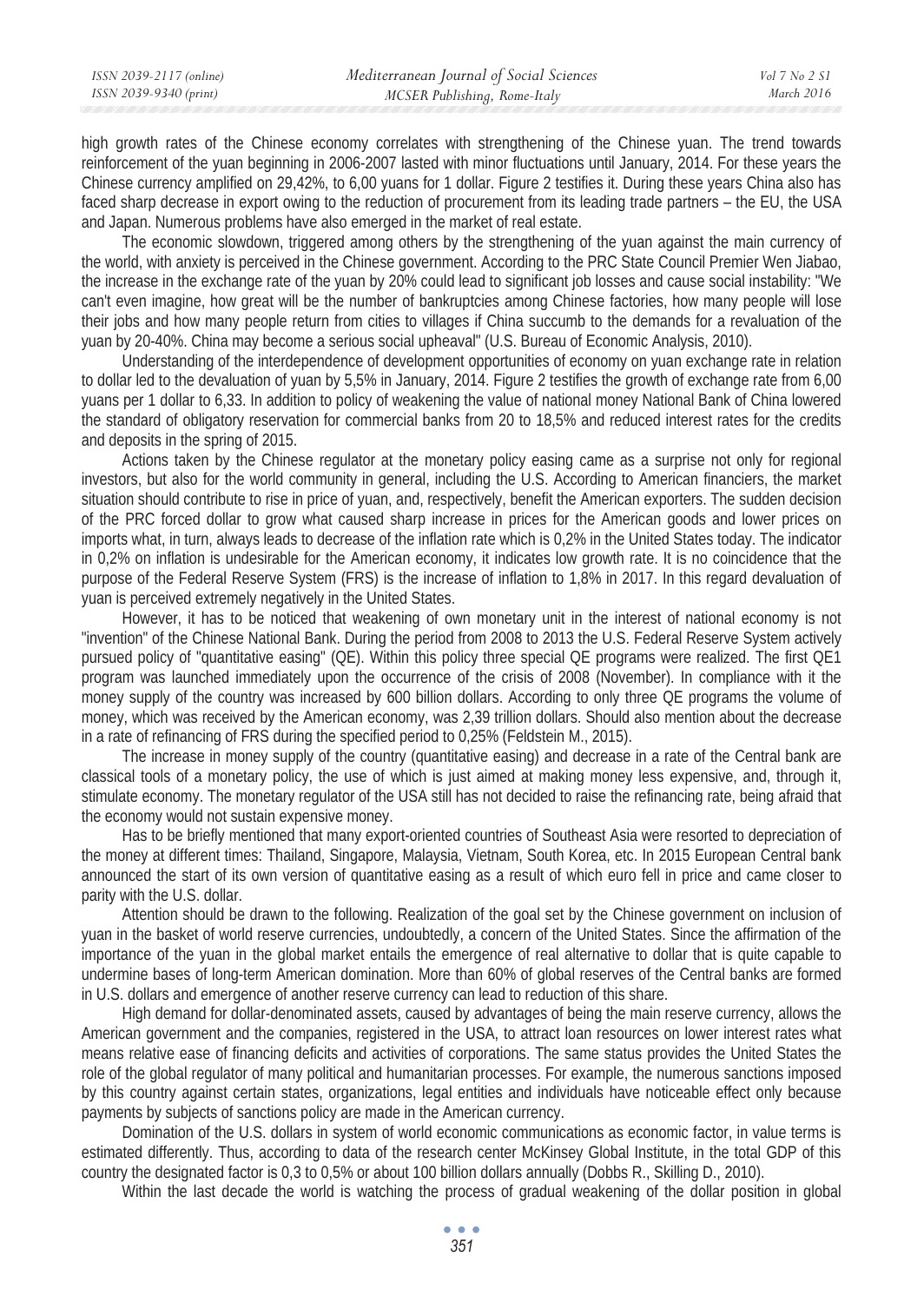| ISSN 2039-2117 (online) | Mediterranean Journal of Social Sciences | Vol 7 No 2 SI |
|-------------------------|------------------------------------------|---------------|
| ISSN 2039-9340 (print)  | MCSER Publishing, Rome-Italy             | March 2016    |

monetary system. In the heart of the process lie not only economic problems inside the United States – immensity of the budgetary and trade deficiencies, increase in a public debt (see fig. 3), but also the creeping, steady dedollarization of world economy, in general, reflecting changes in geopolitics and system of international relations. The considerable contribution to gradual refusal of US dollars is made, of course, by the People's Republic of China. Here, reached value of GDP comparable to U.S. GDP, also the diversification of the state gold and foreign exchange reserves and systems of calculations for the external economic transactions, which is carried out by the Chinese monetary regulator, matters. For this purpose China uses a basket of currencies that includes not only freely convertible currency, but also monetary units with limited convertibility (Korean won, Australian dollar, etc.).



### **Fig. 3:** U.S. public debt, % of annual GDP

**Source:** Developed by the author according to Federal Reserve Bank of St. Louis, US

In assessing the prospects of the U.S. dollar as leading world currency it is expedient to consider interaction of negative and positive factors. Negative factors may include:

- the noticeable tendency on decrease in a share of dollar in world currency reserves from 71% in 1999 to 63% in 2014 (The World Bank, 2015);
- the decrease in the share of the USA in world GDP from 23,2% in 2000 to 16,5% in 2013 (The World Bank, 2015);
- the chronic federal budget deficit and constantly increasing public debt (see fig. 3);
- the deficit in current account of balance of payments (see fig. 1).

However, along with listed negative factors, the status of US dollars as world currency is defined also by other significant factors. Among them may be mentioned:

- the preservation of the considerable, though decreasing, economic potential (16,5% of world GDP as it is stated above);
- the possession of the world's largest stock of the state gold reserves 8,1 thousand tons (for comparison, the Chinese reserve of gold is 1,05 thousand tons) (World Gold Council, 2015);
- the direct interest of most countries, having huge dollar reserves and portfolios of government debt obligations of the USA (state and private), in support of dollars in order to avoid risk of currency losses;
- the leading positions at fundamental institutes of a world financial system the International Monetary Fund and the World bank, secured with a control share in the SDR currency basket.

The above mentioned testifies that the leadership of American money as leading currency of the world, in all likelihood, will persist for indefinitely long time. In this regard the Chinese government, undoubtedly, will focus attention not on competitive contradictions, but on complementarity of own economy with the economy of the United States, considering that space for trade and economic cooperation of two countries is vast, and opportunities are numerous.

### **3. Conclussion**

Difference in political systems and economic approaches between the United States and the People's Republic of China, rejection of the USA international status by China and aspiration of both countries to strengthen the influence in Asia-Pacific, indicates existence of conflict potential in the U.S.-Sino relations. But opposition of the USA and China is specific: it is not of an open nature, nor takes the form of "cold war". Thus, processes of globalization and amplification of interdependence of the states make cooperation of the USA and China inevitable on a wide range of issues. Therefore, in the conditions of close interaction of national economies, China and the USA have to look for possible ways of cooperation. Productive is cooperation, not rivalry.